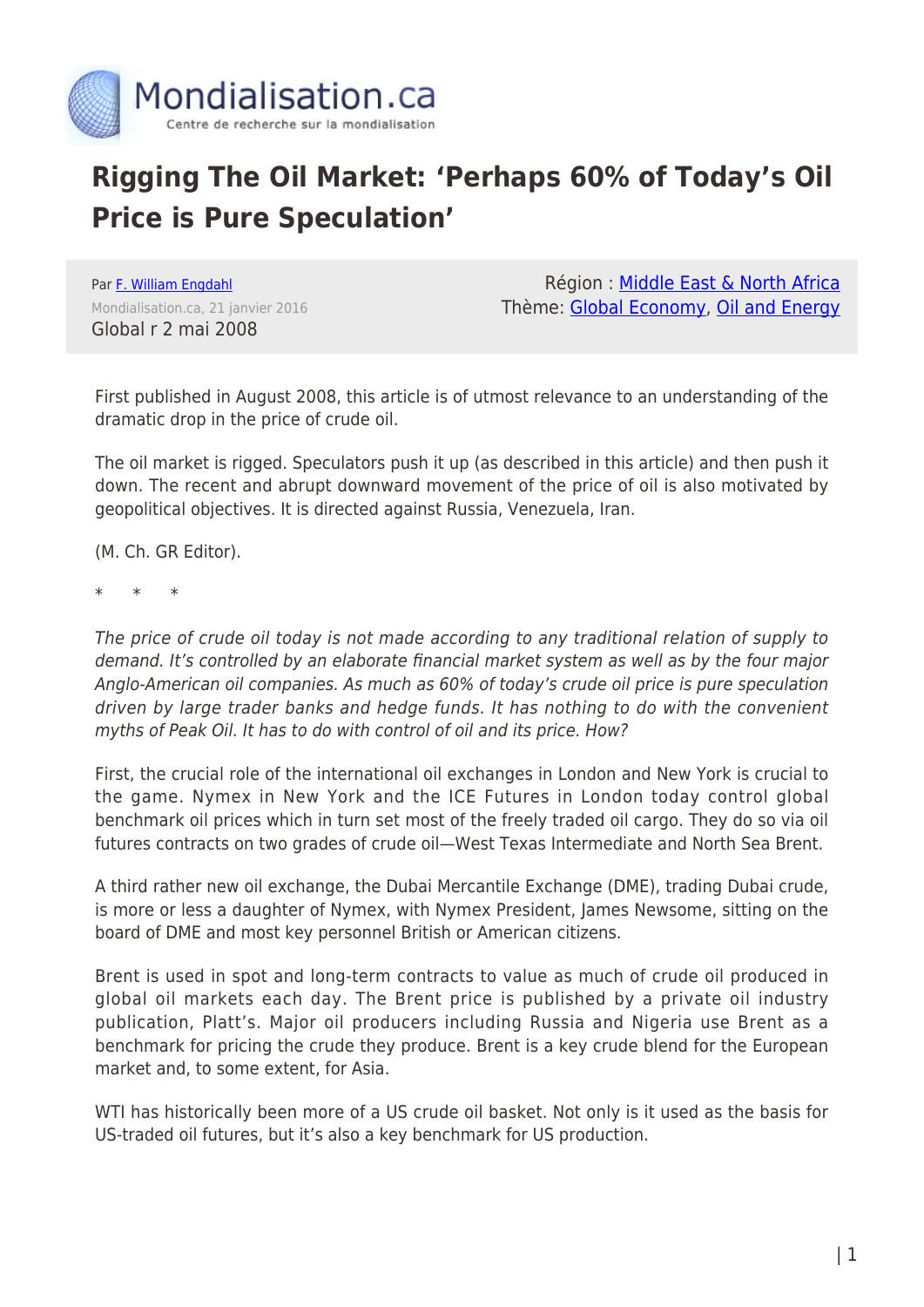

'The tail that wags the dog'

All this is well and official. But how today's oil prices are really determined is done by a process so opaque only a handful of major oil trading banks such as Goldman Sachs or Morgan Stanley have any idea who is buying and who selling oil futures or derivative contracts that set physical oil prices in this strange new world of "paper oil."

With the development of unregulated international derivatives trading in oil futures over the past decade or more, the way has opened for the present speculative bubble in oil prices.

Since the advent of oil futures trading and the two major London and New York oil futures contracts, control of oil prices has left OPEC and gone to Wall Street. It is a classic case of the "tail that wags the dog."

A June 2006 US Senate Permanent Subcommittee on Investigations report on "The Role of Market Speculation in rising oil and gas prices," noted, "…there is substantial evidence supporting the conclusion that the large amount of speculation in the current market has significantly increased prices."

What the Senate committee staff documented in the report was a gaping loophole in US Government regulation of oil derivatives trading so huge a herd of elephants could walk through it. That seems precisely what they have been doing in ramping oil prices through the roof in recent months.

The Senate report was ignored in the media and in the Congress.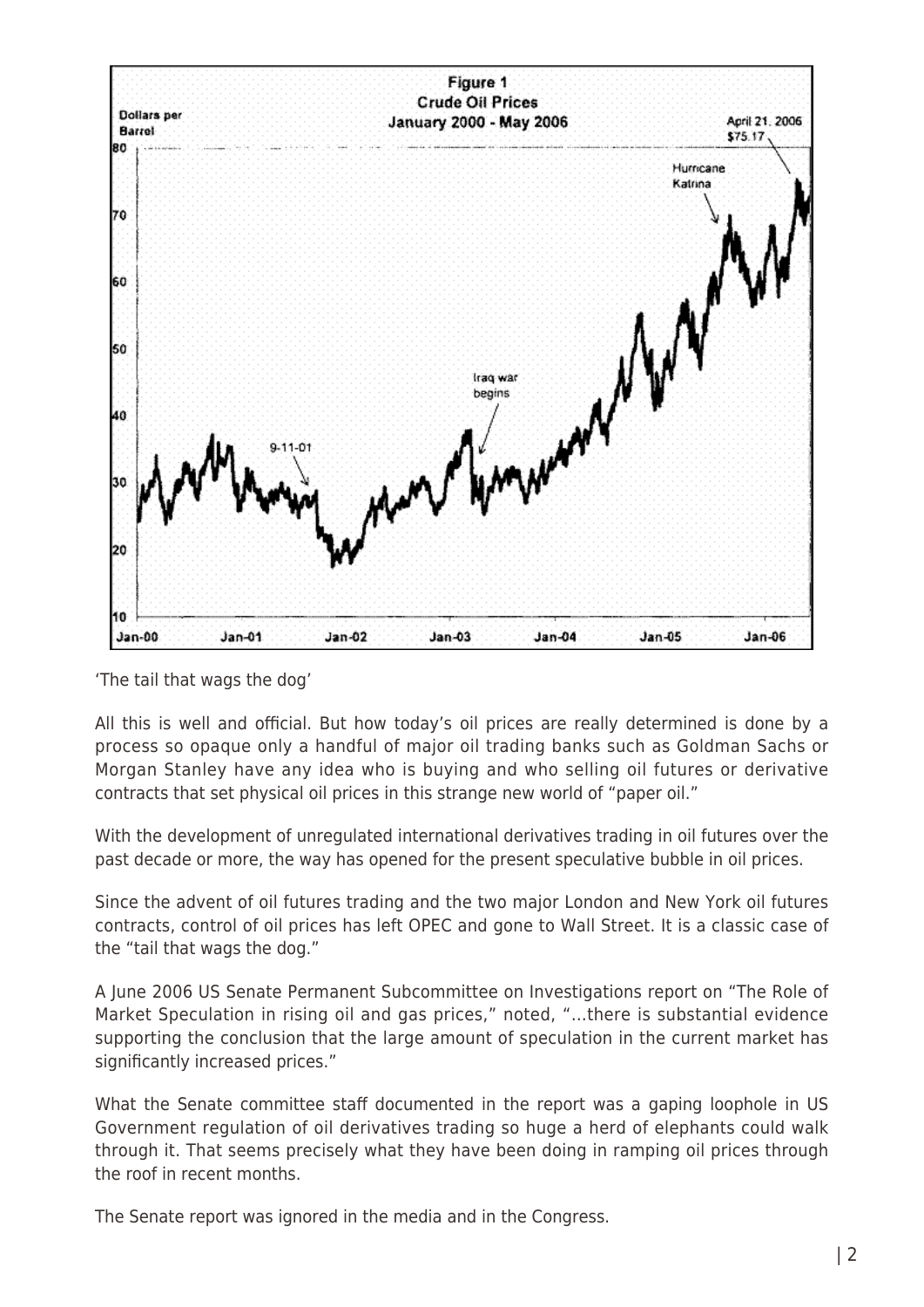The report pointed out that the Commodity Futures Trading Trading Commission, a financial futures regulator, had been mandated by Congress to ensure that prices on the futures market reflect the laws of supply and demand rather than manipulative practices or excessive speculation. The US Commodity Exchange Act (CEA) states, "Excessive speculation in any commodity under contracts of sale of such commodity for future delivery . . . causing sudden or unreasonable fluctuations or unwarranted changes in the price of such commodity, is an undue and unnecessary burden on interstate commerce in such commodity."

Further, the CEA directs the CFTC to establish such trading limits "as the Commission finds are necessary to diminish, eliminate, or prevent such burden." Where is the CFTC now that we need such limits?

They seem to have deliberately walked away from their mandated oversight responsibilities in the world's most important traded commodity, oil.

Enron has the last laugh…

As that US Senate report noted:

"Until recently, US energy futures were traded exclusively on regulated exchanges within the United States, like the NYMEX, which are subject to extensive oversight by the CFTC, including ongoing monitoring to detect and prevent price manipulation or fraud. In recent years, however, there has been a tremendous growth in the trading of contracts that look and are structured just like futures contracts, but which are traded on unregulated OTC electronic markets. Because of their similarity to futures contracts they are often called "futures look-alikes."

The only practical difference between futures look-alike contracts and futures contracts is that the look-alikes are traded in unregulated markets whereas futures are traded on regulated exchanges. The trading of energy commodities by large firms on OTC electronic exchanges was exempted from CFTC oversight by a provision inserted at the behest of Enron and other large energy traders into the Commodity Futures Modernization Act of 2000 in the waning hours of the 106th Congress.

The impact on market oversight has been substantial. NYMEX traders, for example, are required to keep records of all trades and report large trades to the CFTC. These Large Trader Reports, together with daily trading data providing price and volume information, are the CFTC's primary tools to gauge the extent of speculation in the markets and to detect, prevent, and prosecute price manipulation. CFTC Chairman Reuben Jeffrey recently stated: "The Commission's Large Trader information system is one of the cornerstones of our surveillance program and enables detection of concentrated and coordinated positions that might be used by one or more traders to attempt manipulation."

In contrast to trades conducted on the NYMEX, traders on unregulated OTC electronic exchanges are not required to keep records or file Large Trader Reports with the CFTC, and these trades are exempt from routine CFTC oversight. In contrast to trades conducted on regulated futures exchanges, there is no limit on the number of contracts a speculator may hold on an unregulated OTC electronic exchange, no monitoring of trading by the exchange itself, and no reporting of the amount of outstanding contracts ("open interest") at the end of each day."  $\frac{1}{2}$  $\frac{1}{2}$  $\frac{1}{2}$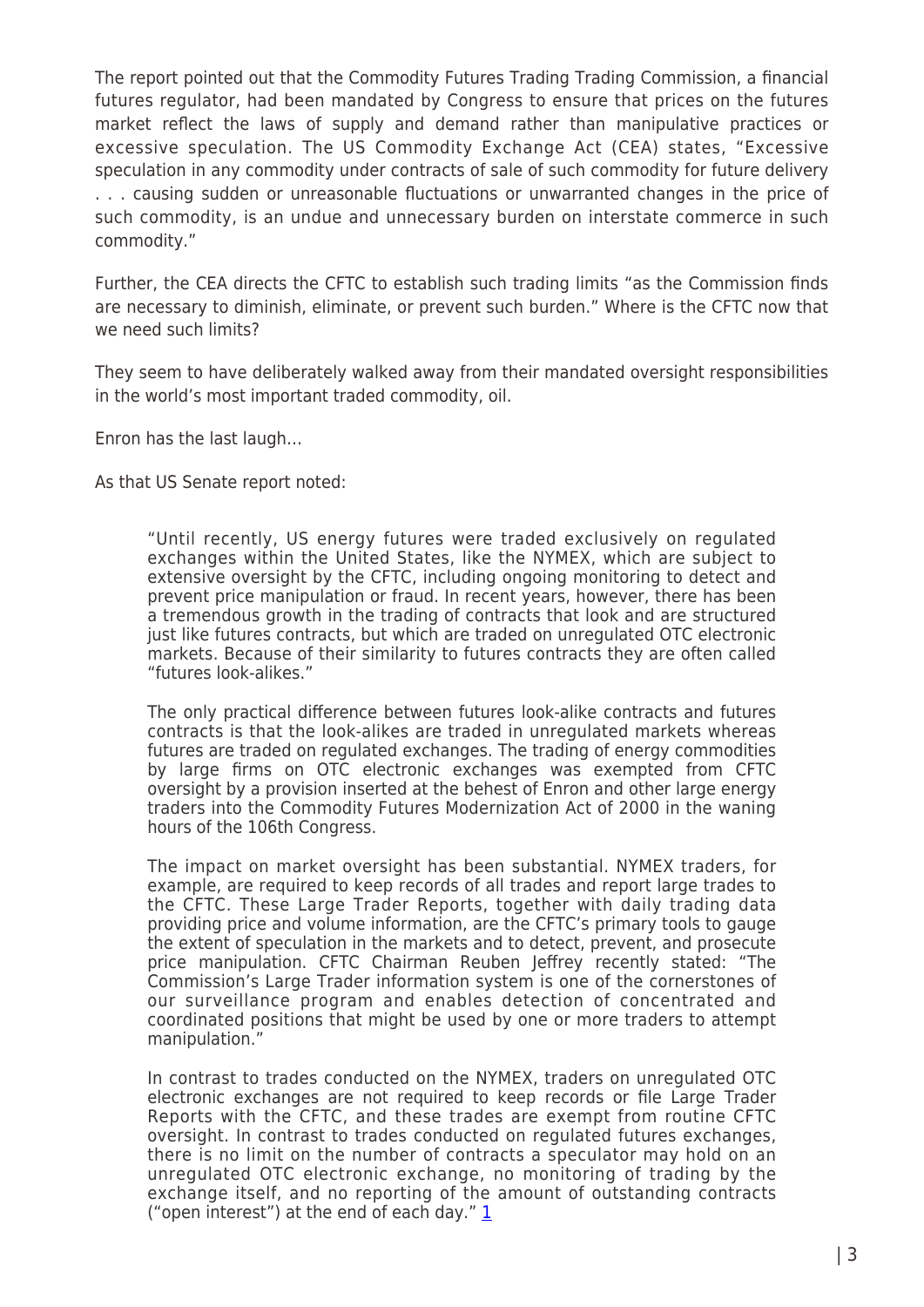Then, apparently to make sure the way was opened really wide to potential market oil price manipulation, in January 2006, the Bush Administration's CFTC permitted the Intercontinental Exchange (ICE), the leading operator of electronic energy exchanges, to use its trading terminals in the United States for the trading of US crude oil futures on the ICE futures exchange in London – called "ICE Futures."

Previously, the ICE Futures exchange in London had traded only in European energy commodities – Brent crude oil and United Kingdom natural gas. As a United Kingdom futures market, the ICE Futures exchange is regulated solely by the UK Financial Services Authority. In 1999, the London exchange obtained the CFTC's permission to install computer terminals in the United States to permit traders in New York and other US cities to trade European energy commodities through the ICE exchange.

### The CFTC opens the door

Then, in January 2006, ICE Futures in London began trading a futures contract for West Texas Intermediate (WTI) crude oil, a type of crude oil that is produced and delivered in the United States. ICE Futures also notified the CFTC that it would be permitting traders in the United States to use ICE terminals in the United States to trade its new WTI contract on the ICE Futures London exchange. ICE Futures as well allowed traders in the United States to trade US gasoline and heating oil futures on the ICE Futures exchange in London.

Despite the use by US traders of trading terminals within the United States to trade US oil, gasoline, and heating oil futures contracts, the CFTC has until today refused to assert any jurisdiction over the trading of these contracts.



Persons within the United States seeking to trade key US energy commodities – US crude oil, gasoline, and heating oil futures – are able to avoid all US market oversight or reporting requirements by routing their trades through the ICE Futures exchange in London instead of the NYMEX in New York.

Is that not elegant? The US Government energy futures regulator, CFTC opened the way to the present unregulated and highly opaque oil futures speculation. It may just be coincidence that the present CEO of NYMEX, James Newsome, who also sits on the Dubai Exchange, is a former chairman of the US CFTC. In Washington doors revolve quite smoothly between private and public posts.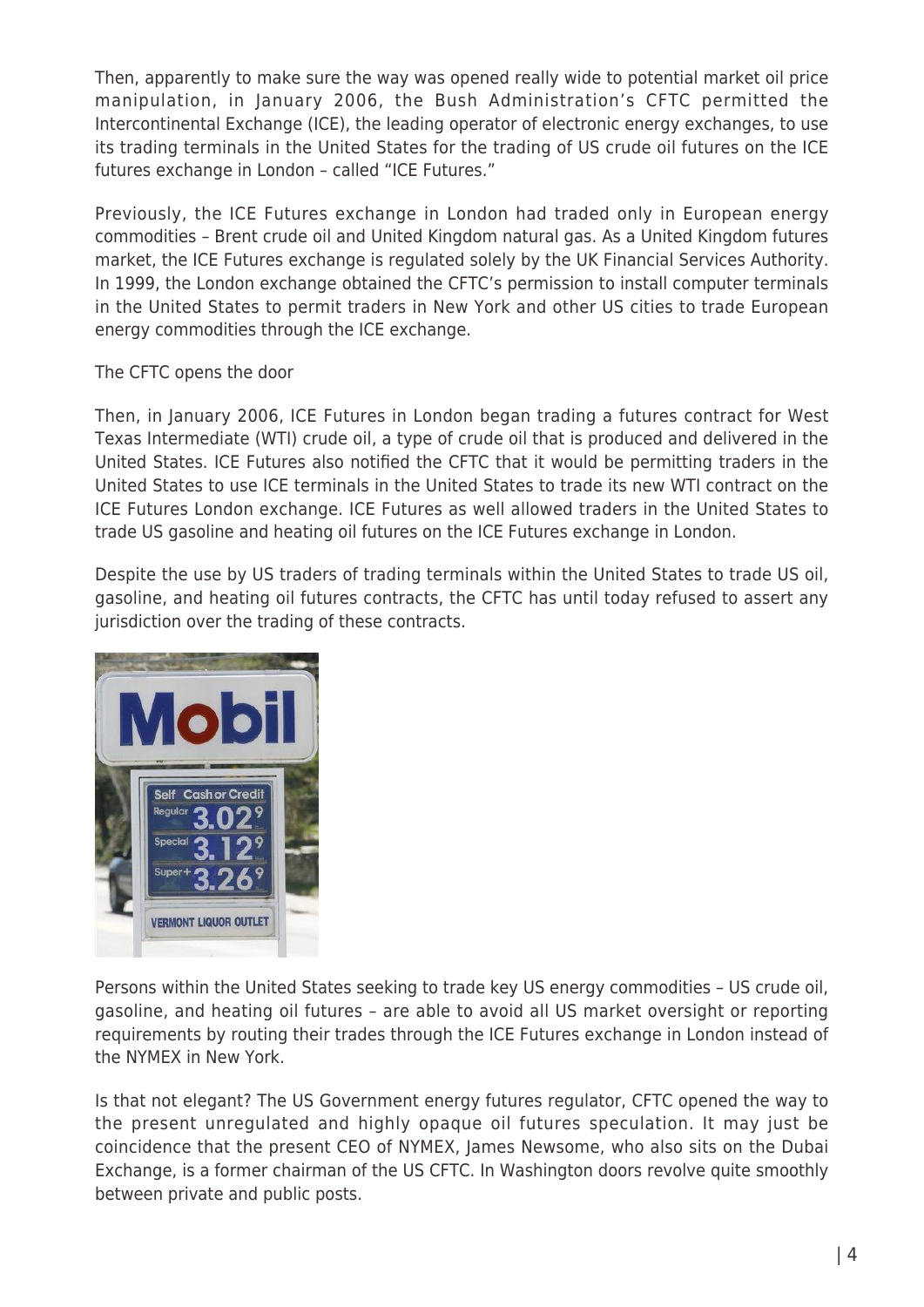A glance at the price for Brent and WTI futures prices since January 2006 indicates the remarkable correlation between skyrocketing oil prices and the unregulated trade in ICE oil futures in US markets. Keep in mind that ICE Futures in London is owned and controlled by a USA company based in Atlanta Georgia.

In January 2006 when the CFTC allowed the ICE Futures the gaping exception, oil prices were trading in the range of \$59-60 a barrel. Today some two years later we see prices tapping \$120 and trend upwards. This is not an OPEC problem, it is a US Government regulatory problem of malign neglect.

By not requiring the ICE to file daily reports of large trades of energy commodities, it is not able to detect and deter price manipulation. As the Senate report noted, "The CFTC's ability to detect and deter energy price manipulation is suffering from critical information gaps, because traders on OTC electronic exchanges and the London ICE Futures are currently exempt from CFTC reporting requirements. Large trader reporting is also essential to analyze the effect of speculation on energy prices."

The report added, "ICE's filings with the Securities and Exchange Commission and other evidence indicate that its over-the-counter electronic exchange performs a price discovery function  $-$  and thereby affects US energy prices  $-$  in the cash market for the energy commodities traded on that exchange."

Hedge Funds and Banks driving oil prices

In the most recent sustained run-up in energy prices, large financial institutions, hedge funds, pension funds, and other investors have been pouring billions of dollars into the energy commodities markets to try to take advantage of price changes or hedge against them. Most of this additional investment has not come from producers or consumers of these commodities, but from speculators seeking to take advantage of these price changes. The CFTC defines a speculator as a person who "does not produce or use the commodity, but risks his or her own capital trading futures in that commodity in hopes of making a profit on price changes."

The large purchases of crude oil futures contracts by speculators have, in effect, created an

additional demand for oil, driving up the price of oil for future delivery in the same manner that additional demand for contracts for the delivery of a physical barrel today drives up the price for oil on the spot market. As far as the market is concerned, the demand for a barrel of oil that results from the purchase of a futures contract by a speculator is just as real as the demand for a barrel that results from the purchase of a futures contract by a refiner or other user of petroleum.

Perhaps 60% of oil prices today pure speculation

Goldman Sachs and Morgan Stanley today are the two leading energy trading firms in the United States. Citigroup and JP Morgan Chase are major players and fund numerous hedge funds as well who speculate.

In June 2006, oil traded in futures markets at some \$60 a barrel and the Senate investigation estimated that some \$25 of that was due to pure financial speculation. One analyst estimated in August 2005 that US oil inventory levels suggested WTI crude prices should be around \$25 a barrel, and not \$60.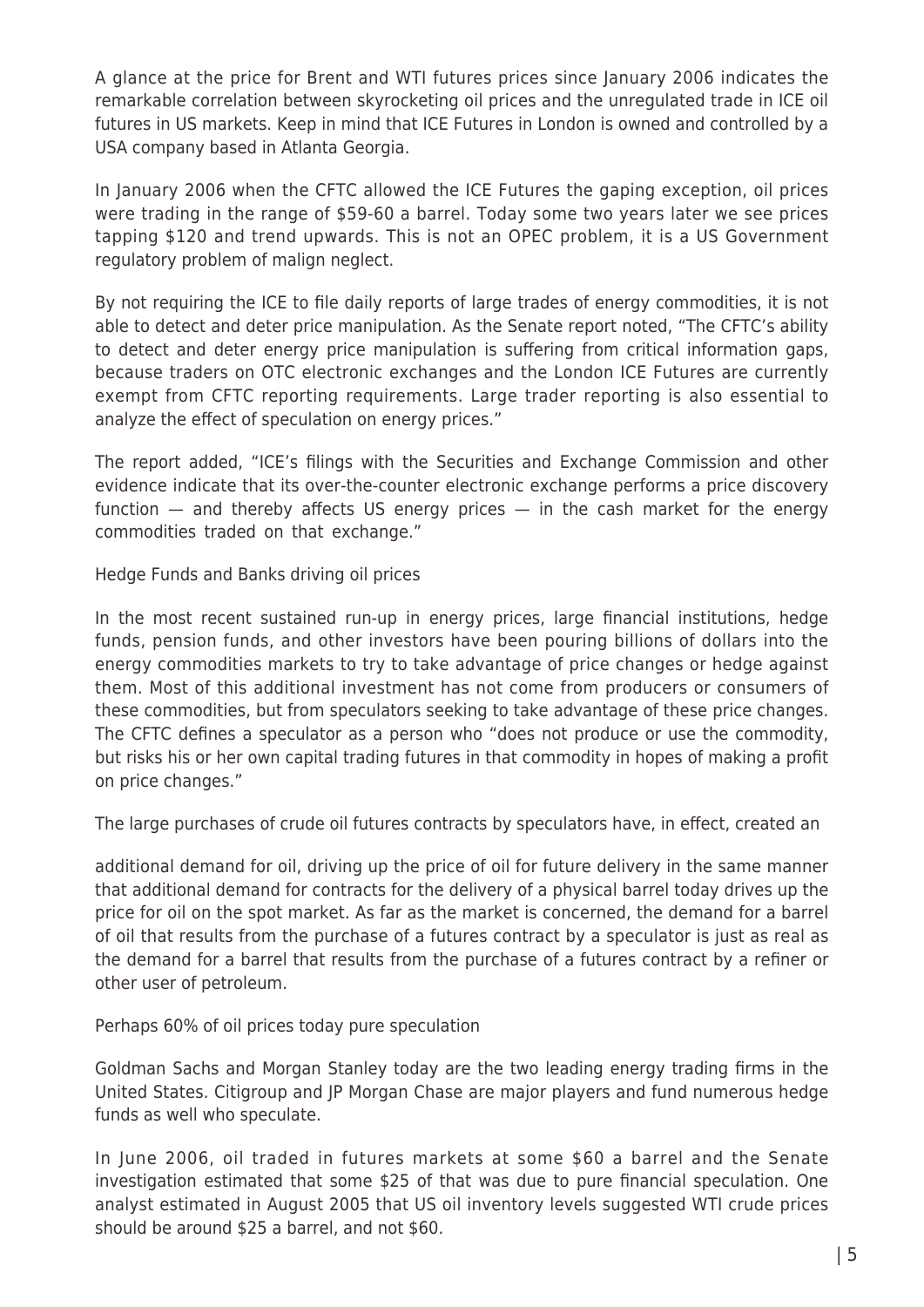That would mean today that at least \$50 to \$60 or more of today's \$115 a barrel price is due to pure hedge fund and financial institution speculation. However, given the unchanged equilibrium in global oil supply and demand over recent months amid the explosive rise in oil futures prices traded on Nymex and ICE exchanges in New York and London it is more likely that as much as 60% of the today oil price is pure speculation. No one knows officially except the tiny handful of energy trading banks in New York and London and they certainly aren't talking.

By purchasing large numbers of futures contracts, and thereby pushing up futures

prices to even higher levels than current prices, speculators have provided a financial incentive for oil companies to buy even more oil and place it in storage. A refiner will purchase extra oil today, even if it costs \$115 per barrel, if the futures price is even higher.

As a result, over the past two years crude oil inventories have been steadily growing, resulting in US crude oil inventories that are now higher than at any time in the previous eight years. The large influx of speculative investment into oil futures has led to a situation where we have both high supplies of crude oil and high crude oil prices.

Compelling evidence also suggests that the oft-cited geopolitical, economic, and natural factors do not explain the recent rise in energy prices can be seen in the actual data on crude oil supply and demand. Although demand has significantly increased over the past few years, so have supplies.

Over the past couple of years global crude oil production has increased along with the increases in demand; in fact, during this period global supplies have exceeded demand, according to the US Department of Energy. The US Department of Energy's Energy Information Administration (EIA) recently forecast that in the next few years global surplus production capacity will continue to grow to between 3 and 5 million barrels per day by 2010, thereby "substantially thickening the surplus capacity cushion."

#### Dollar and oil link

A common speculation strategy amid a declining USA economy and a falling US dollar is for speculators and ordinary investment funds desperate for more profitable investments amid the US securitization disaster, to take futures positions selling the dollar "short" and oil "long."

For huge US or EU pension funds or banks desperate to get profits following the collapse in earnings since August 2007 and the US real estate crisis, oil is one of the best ways to get huge speculative gains. The backdrop that supports the current oil price bubble is continued unrest in the Middle East, in Sudan, in Venezuela and Pakistan and firm oil demand in China and most of the world outside the US. Speculators trade on rumor, not fact.

In turn, once major oil companies and refiners in North America and EU countries begin to hoard oil, supplies appear even tighter lending background support to present prices.

Because the over-the-counter (OTC) and London ICE Futures energy markets are unregulated, there are no precise or reliable figures as to the total dollar value of recent spending on investments in energy commodities, but the estimates are consistently in the range of tens of billions of dollars.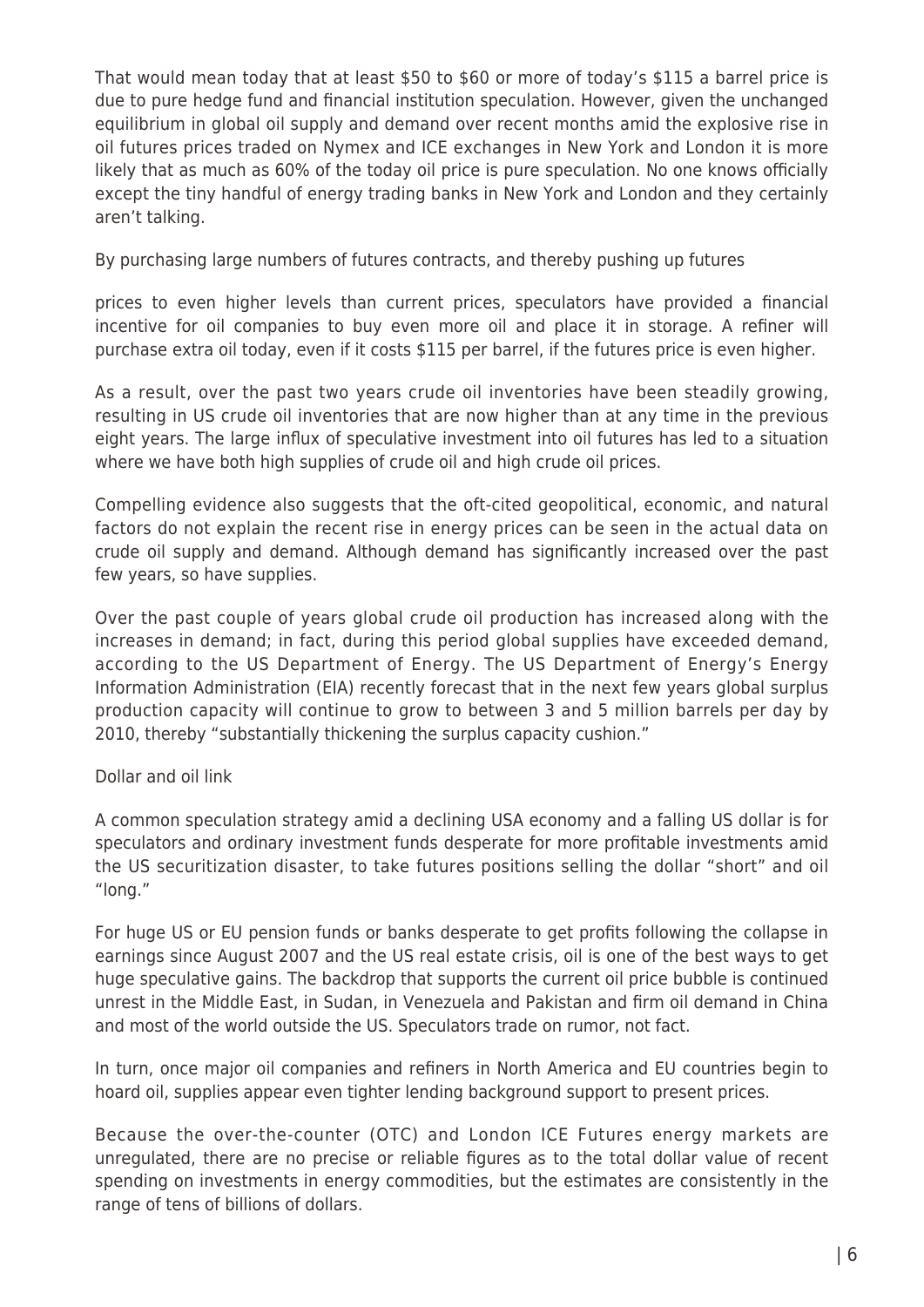The increased speculative interest in commodities is also seen in the increasing popularity of commodity index funds, which are funds whose price is tied to the price of a basket of various commodity futures. Goldman Sachs estimates that pension funds and mutual funds have invested a total of approximately \$85 billion in commodity index funds, and that investments in its own index, the Goldman Sachs Commodity Index (GSCI), has tripled over the past few years. Notable is the fact that the US Treasury Secretary, Henry Paulson, is former Chairman of Goldman Sachs.

F. William Engdahl is an Associate of the Centre for Research on Globalization (CRG) and author of A Century of War: Anglo-American Oil Politics and the New World Order. He may be contacted at [info@engdahl.oilgeopolitics.net](http://us.f537.mail.yahoo.com/ym/Compose?To=info@engdahl.oilgeopolitics.net)

1 United States Senate Premanent Subcommittee on Investigations, 109th Congress 2nd Session, The Role of Market speculation in Rising Oil and Gas Prices: A Need to Put the Cop Back on the Beat; Staff Report, prepared by the Permanent Subcommittee on Investigations of the Committee on Homeland Security and Governmental Affairs, United States Senate, Washington D.C., June 27, 2006. p. 3.

# Seeds of Destruction

### $\pmb{\times}$

The Hidden Agenda of Genetic Manipulation

by F. William Engdahl

### [ORDER NOW](https://store.globalresearch.ca/store/seeds-of-destruction/)

This skillfully researched book focuses on how a small socio-political American elite seeks to establish control over the very basis of human survival: the provision of our daily bread. « Control the food and you control the people. »

This is no ordinary book about the perils of GMO. Engdahl takes the reader inside the corridors of power, into the backrooms of the science labs, behind closed doors in the corporate boardrooms.

The author cogently reveals a diabolical World of profit-driven political intrigue, government corruption and coercion, where genetic manipulation and the patenting of life forms are used to gain worldwide control over food production. If the book often reads as a crime story, that should come as no surprise. For that is what it is.

Engdahl's carefully argued critique goes far beyond the familiar controversies surrounding the practice of genetic modification as a scientific technique. The book is an eye-opener, a must-read for all those committed to the causes of social justice and World peace.

F. William Engdahl is a leading analyst of the New World Order, author of the best-selling book on oil and geopolitics, A Century of War: Anglo-American Politics and the New World Order,' His writings have been translated into more than a dozen languages.